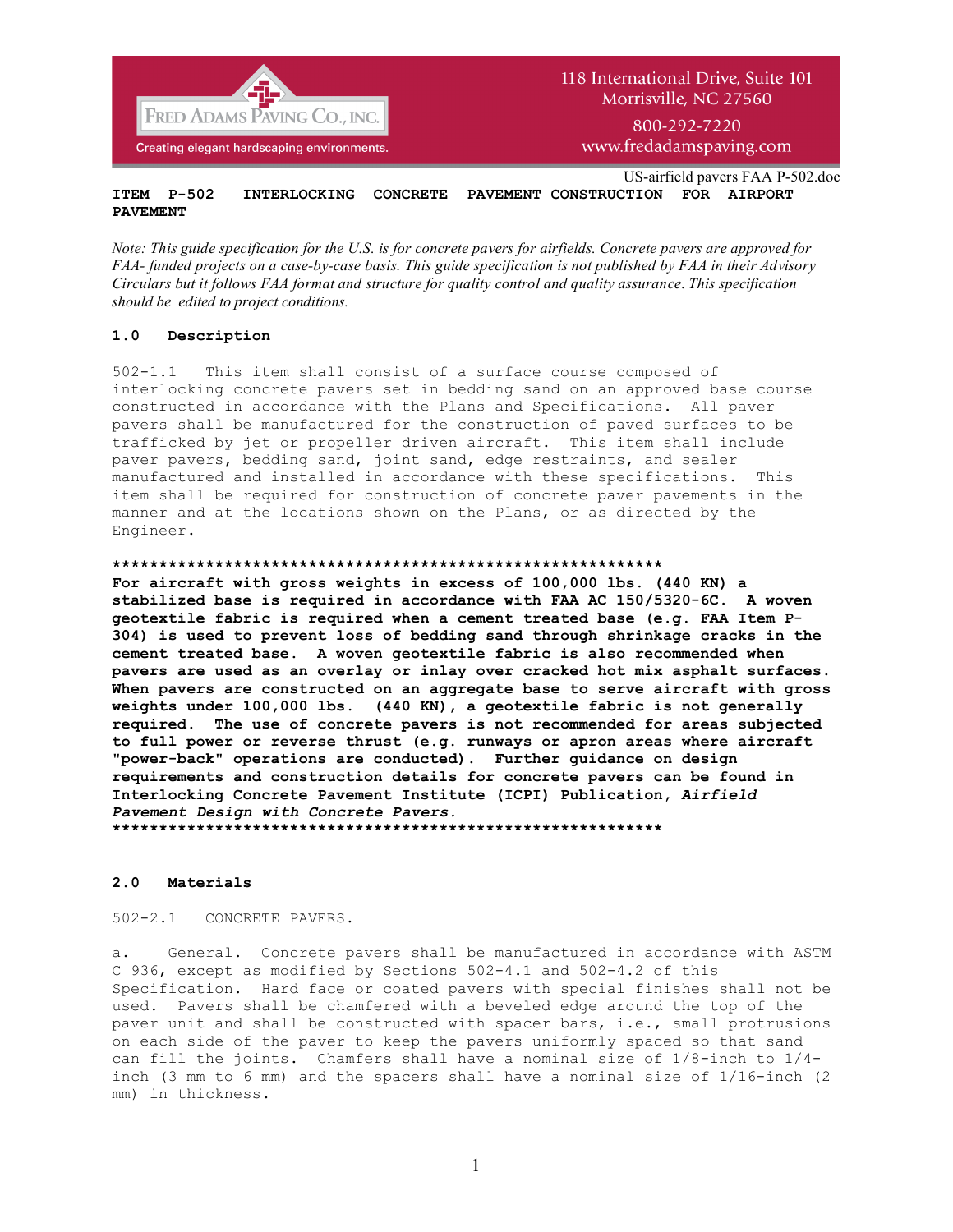

## 118 International Drive, Suite 101 Morrisville, NC 27560 800-292-7220

www.fredadamspaving.com

US-airfield pavers FAA P-502.doc

b. Dimensions. Concrete pavers shall consist of rectangular chamfered units, 4 inches (100 mm) by 8 inches (200 mm) by 3.125 inches (80 mm) thick nominal dimensions, or other shapes and sizes as shown on the Plans. All pavers shall have round spacer bars, not exceeding 2 mm in thickness.

#### **\*\*\*\*\*\*\*\*\*\*\*\*\*\*\*\*\*\*\*\*\*\*\*\*\*\*\*\*\*\*\*\*\*\*\*\*\*\*\*\*\*\*\*\*\*\*\*\*\*\*\*\*\*\*\*\*\*\*\***

**Dentated pavers are acceptable provided the plan aspect ratio is nominally 2:1. The minimum thickness of concrete pavers for airport application is 3.125 inches (80 mm). \*\*\*\*\*\*\*\*\*\*\*\*\*\*\*\*\*\*\*\*\*\*\*\*\*\*\*\*\*\*\*\*\*\*\*\*\*\*\*\*\*\*\*\*\*\*\*\*\*\*\*\*\*\*\*\*\*\*\***

c. Color. Color shall be natural grey, except where indicated on the Plans. Colored pavers shall use synthetic or natural iron oxide pigments conforming to ASTM C 979, or other approved pigments with proven colorfastness.

d. Freeze-Thaw Durability. The Contractor shall submit test results and certification that the concrete pavers meet the durability requirements of Section 7.3 of CSA A231.2-95, "Precast Concrete Pavers".

### **\*\*\*\*\*\*\*\*\*\*\*\*\*\*\*\*\*\*\*\*\*\*\*\*\*\*\*\*\*\*\*\*\*\*\*\*\*\*\*\*\*\*\*\*\*\*\*\*\*\*\*\*\*\*\*\*\*\*\* Where freeze-thaw conditions are mild or not anticipated, paragraph 502-2.1.d can be deleted. \*\*\*\*\*\*\*\*\*\*\*\*\*\*\*\*\*\*\*\*\*\*\*\*\*\*\*\*\*\*\*\*\*\*\*\*\*\*\*\*\*\*\*\*\*\*\*\*\*\*\*\*\*\*\*\*\*\*\***

e. Efflorescence. Concrete pavers shall be manufactured with additives to reduce efflorescence.

f. Abrasion Resistance. Abrasion resistance of concrete pavers shall conform to the weight loss requirements of ASTM C 936 when tested in accordance with ASTM C 418.

g. Acceptance. Concrete pavers shall be accepted by the Engineer at the source of manufacture in accordance with the acceptance requirements contained in Sections 502-4.1 and 502-4.2. 502-2.2 BEDDING SAND. Bedding sand shall be coarse, naturally occurring or manufactured hard sand. Grading shall not vary from the high limit on one sieve to the low limit on the next larger sieve. Bedding sand shall conform to the requirements of ASTM C 33, except for gradation requirements which are contained in Table 1 of this Specification. Locally available manufactured sand is acceptable, provided the sand is manufactured from rock having a Los Angeles (LA) Abrasion of 20 or less, when tested in accordance with ASTM C 131, and the sand is washed to meet the grading requirements of Table 1. The sand shall contain no more than 10 percent of acid soluble material. The bedding sand shall conform to the bedding sand degradation test requirements contained in paragraph 502- 4.2.b.

 TABLE 1 GRADING REQUIREMENTS FOR BEDDING SAND Sieve Size **Percent Passing** 3/8 in. (9.5 mm) 100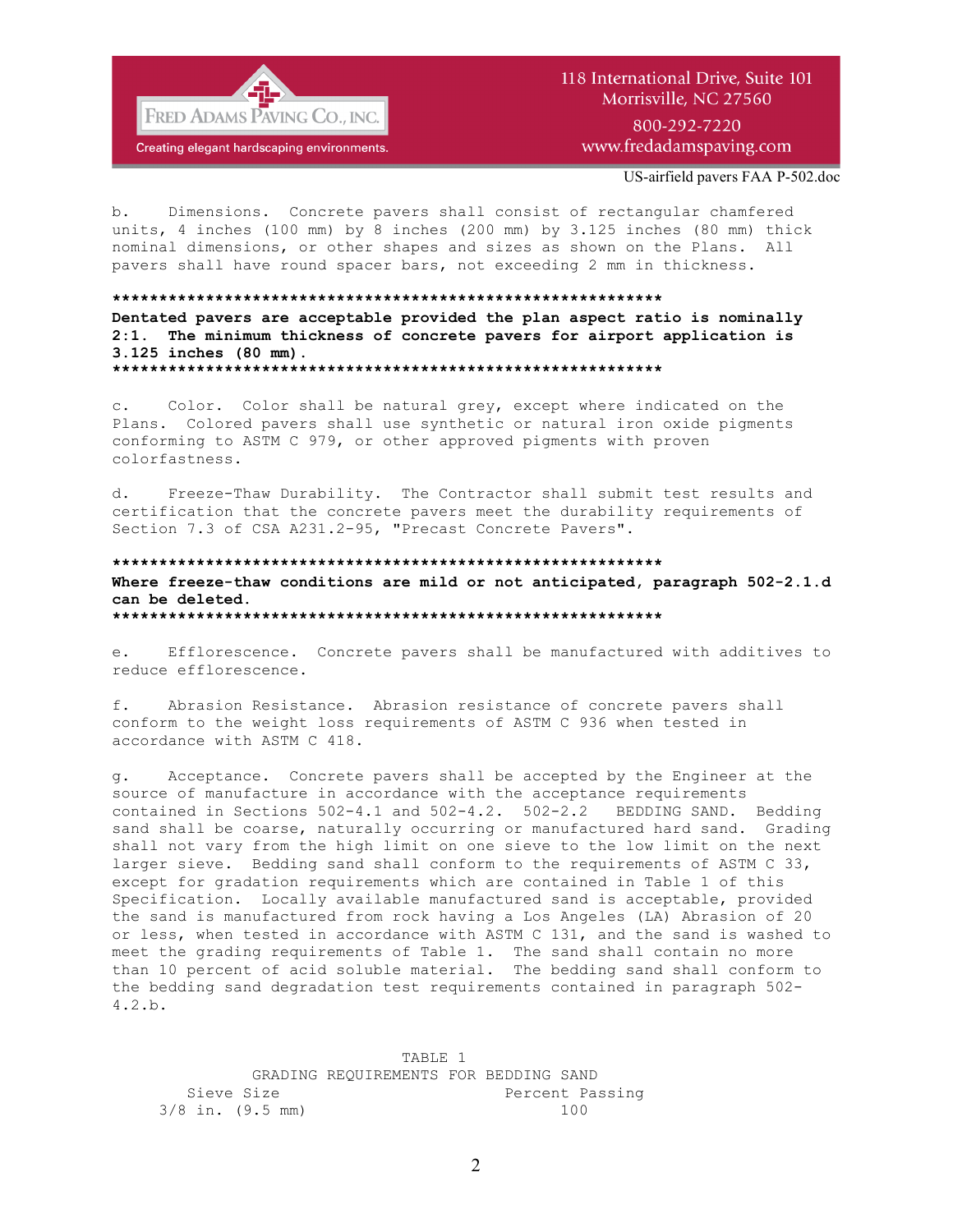

800-292-7220 www.fredadamspaving.com

### US-airfield pavers FAA P-502.doc

 No. 4 (4.75 mm) 95 to 100 No. 8 (2.36 mm) 80 to 100 No. 16 (1.18 mm) 50 to 85<br>No. 30 (0.600 mm) 25 to 60 No. 30 (0.600 mm) 25 to 60<br>No. 50 (0.300 mm) 10 to 30  $No. 50 (0.300 mm)$  No. 100 (0.150 mm) 2 to 10 No. 200 (0.075 mm) 0 to 2

502-2.3 JOINT SAND. All sand for joints shall conform to the grading requirements of ASTM C 144, except that 100 percent by weight shall pass the No. 16 sieve (1.18 mm). Sand blasting sand may be used. Masonry and beach sands shall not be used.

### **\*\*\*\*\*\*\*\*\*\*\*\*\*\*\*\*\*\*\*\*\*\*\*\*\*\*\*\*\*\*\*\*\*\*\*\*\*\*\*\*\*\*\*\*\*\*\*\*\*\*\*\*\*\*\*\*\*\*\* Where locally available, bagged silica sand should be specified for joint sand. \*\*\*\*\*\*\*\*\*\*\*\*\*\*\*\*\*\*\*\*\*\*\*\*\*\*\*\*\*\*\*\*\*\*\*\*\*\*\*\*\*\*\*\*\*\*\*\*\*\*\*\*\*\*\*\*\*\*\***

502-2.4 EDGE RESTRAINTS. Edge restraints shall be fabricated and installed as shown on the Plans.

### **\*\*\*\*\*\*\*\*\*\*\*\*\*\*\*\*\*\*\*\*\*\*\*\*\*\*\*\*\*\*\*\*\*\*\*\*\*\*\*\*\*\*\*\*\*\*\*\*\*\*\*\*\*\*\*\*\*\*\***

**Typical details for edge restraints can be found in ICPI Publication Tech Spec 3,** *Edge Restraints for Interlocking Concrete Pavements***, as well as**  *Airfield Design with Concrete Pavers.* **The Engineer shall reference the applicable requirements and specification items for the type of edge restraint specified (e.g. galvanized steel angle or concrete) in accordance with the Guidelines contained in the ICPI publication. \*\*\*\*\*\*\*\*\*\*\*\*\*\*\*\*\*\*\*\*\*\*\*\*\*\*\*\*\*\*\*\*\*\*\*\*\*\*\*\*\*\*\*\*\*\*\*\*\*\*\*\*\*\*\*\*\*\*\***

502-2.5 SEALER. Sealer for stabilizing joint sand shall be a urethane, or approved equal, capable of 100 percent elongation in accordance with ASTM D 2370. The sealer shall have demonstrated acceptable performance in similar application for a minimum of one (1) year. The sealer shall be applied in strict accordance with manufacturer's recommendations and shall carry a five (5) year minimum manufacturer's warranty. The sealer shall stabilize the joint sand to resist repeated blasts from jet engines and propeller wash and shall prevent the ingress of water through the joint sand. The sealer shall also be resistant to jet fuels, aviation gasoline, hydraulic fluids, and deicing chemicals.

502-2.6 JOINT SEALING FILLER. When shown on the Plans, joint sealing filler used for sealing joints at edge restraint interfaces shall conform to Item P-605. No separate payment shall be made for this item, which is considered incidental to installation of edge restraints.

### 3.0 Initial Acceptance Requirements

502-3.1 SUBMITTALS. The Contractor shall submit the following for the approval of the Engineer at least 30 days prior to the start of concrete paver installation.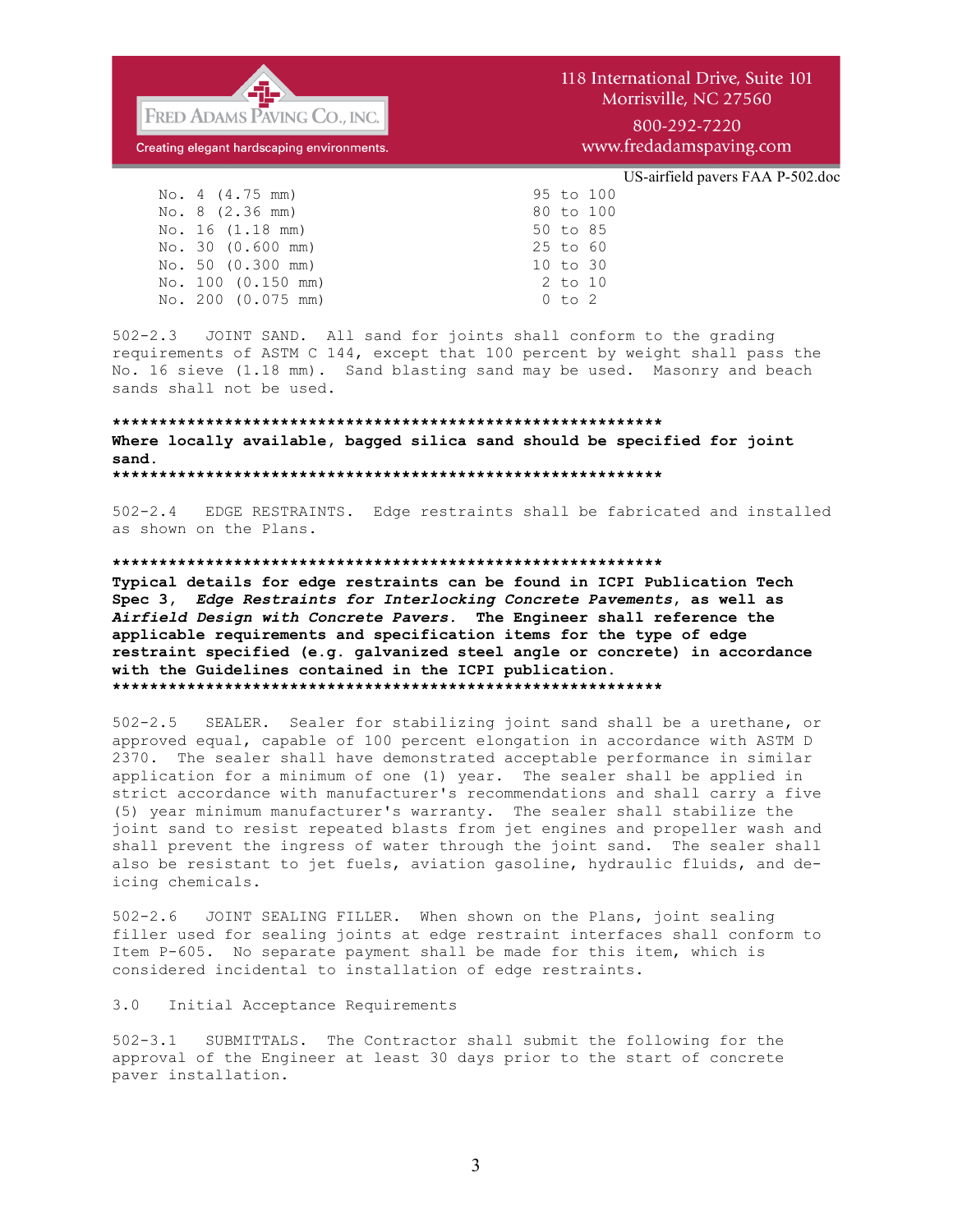

800-292-7220 www.fredadamspaving.com

US-airfield pavers FAA P-502.doc

a. Certifications. The Contractor shall provide certifications that all materials to be incorporated into the work can meet the requirements of Sections 502-2.1 and 502-4.2. Certifications shall be substantiated by data from tests performed within 90 days of the planned start date for installation.

b. Samples. The Contractor shall submit the following samples for preliminary testing and evaluation by the Engineer.

(1) Pavers. Ten (10) concrete pavers, cured for 28 days, shall be submitted to the Engineer for testing and evaluation in accordance with Sections 502-4.1 and 502-4.2 of this Specification.

(2) Bedding and Joint Sand. Sieve analyses and samples of bedding and joint sand shall be submitted to the Engineer for evaluation and testing in accordance with Sections 502-4.1 and 502-4.2 of this Specification.

(3) Sealer. Manufacturer's catalogue cuts shall be submitted for sealer.

(4) Edge Restraints. Mill reports and steel detailing showing hole sizes and layout shall be submitted to the Engineer for approval, when steel angle edge restraints are shown on the Plans. When concrete edge restraints are shown on the Plans, the concrete shall conform to Item P-610.

c. Statement of Contractor Qualifications. The paver Contractor shall have installed at least 300,000 square feet (30,000 square metres) in commercial, municipal, port, or airport projects over the past twelve (12) months. If mechanical installation is to be used, at least 100,000 sq. ft. (10,000 sq. metres) of which shall have been mechanically installed. Submit list to the Engineer of projects completed by Installer. Include list of completed projects with project names, addresses, telephone numbers, names of Engineers/Architects and Owners, and dates of construction.

502-3.2 TEST STRIP. Prior to installation of unit pavers, construct a test strip at least 10-feet by 10-feet for each form and pattern of unit paver required. Build mock-up(s) using materials, base construction, joints and special features for contiguous work, as indicated for final unit of work. The test strip shall also be used to establish "roll down" and sand surcharge requirements for grade control.

a. Locate mock-ups on project site in the location as directed by Engineer.

b. Notify Engineer in advance of dates when mock-up(s) will be erected.

c. Demonstrate quality of workmanship that will be produced in final unit of work.

d. Obtain Engineer's acceptance of mock-up(s) before start of final unit of work.

e. Retain and maintain mock-up(s) during construction in undisturbed condition as a standard for judging work.

4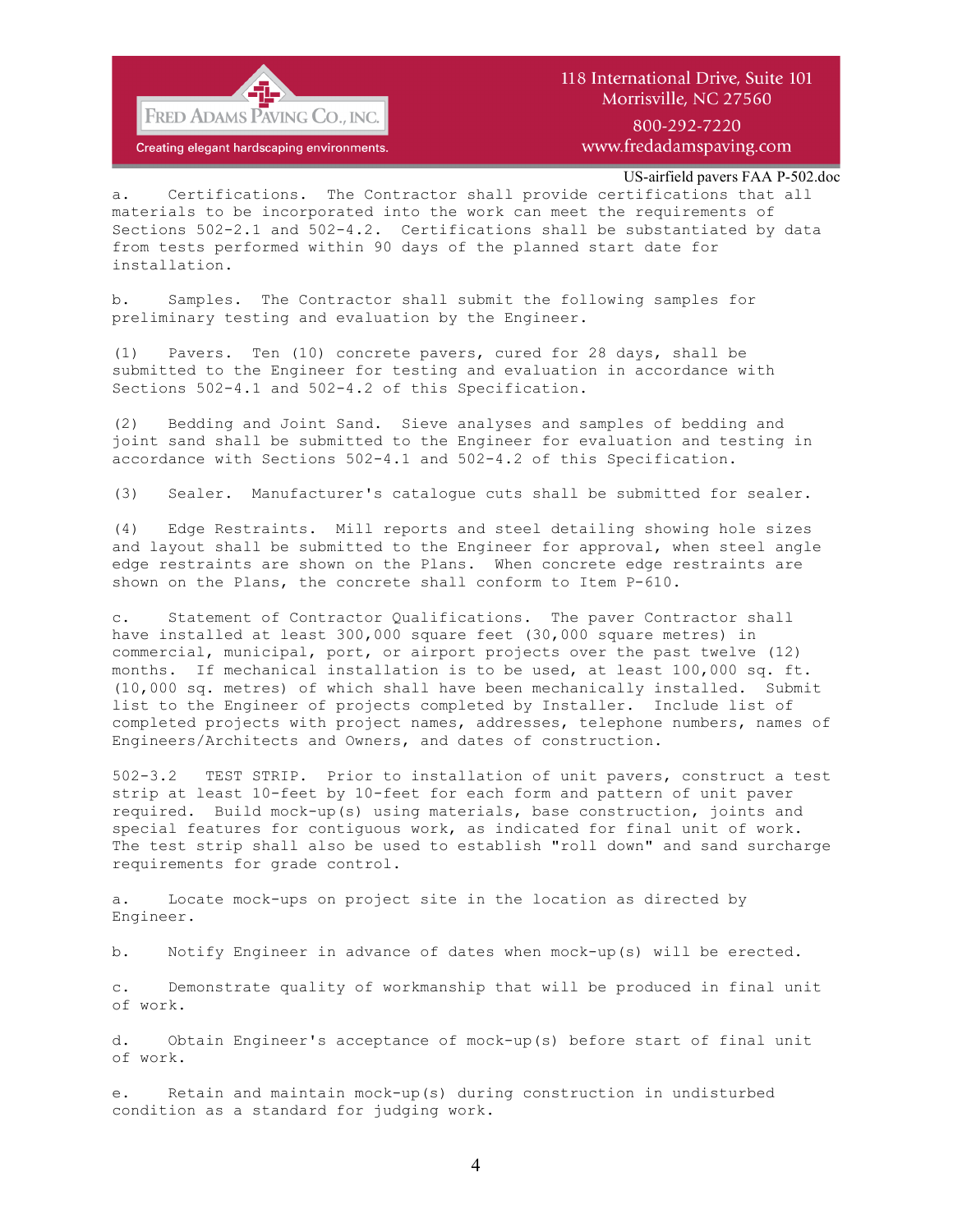

## 118 International Drive, Suite 101 Morrisville, NC 27560 800-292-7220 www.fredadamspaving.com

US-airfield pavers FAA P-502.doc

f. Accepted mock-up(s) in undisturbed condition at time of substantial completion may become part of completed unit of work.

502-3.3 CONCRETE MIX DESIGN. Proportioning requirements for concrete for paver manufacturer shall be designed for a compressive strength consistent with the acceptance criteria contained in Sections 502-4.1 and 502-4.2. Prior to the start of paver production and after approval of all material to be used in the concrete, the Contractor shall submit a mix design verification showing the proportions and actual compressive strengths at 28 days of the unit pavers, tested in accordance with Section 502-4.1 of this Specification. The mix design shall include a complete list of materials including type, brand, source and amount of cement, fly ash or other pozzolans, ground slag, and admixtures, and copies of test reports and certifications. Production shall not begin until the mix design and accompanying test data are reviewed and approved by the Engineer. The mix design shall be submitted at least 15 days prior to the start of paver production.

### **4.0 Material Acceptance**

502-4.1 ACCEPTANCE SAMPLING AND TESTING. All testing for acceptance of concrete pavers, and bedding and joint sand, will be performed by the Engineer without cost to the Contractor. Concrete pavers will be sampled at the location of manufacture and tested by the Engineer for acceptance before shipment to the job site. Bedding and joint sand will be sampled from stockpiles maintained by the Contractor at the job site for testing by the Engineer.

a. Concrete Pavers. Concrete pavers shall be sampled, tested, and accepted by the Engineer on a lot basis. A lot shall consist of [ ] units, except for the last lot, which shall consist of the number of units required for completion of paving. Each lot shall be divided into five (5) equal sublots. Three (3) full size units shall be randomly located by the Engineer within each sublot in accordance with ASTM D 3665. Each specimen selected shall be suitably marked so that it can be identified according to lot, sublot, and sample number at any time. The Engineer shall perform the following tests for acceptance on the number of samples indicated below.

### **\*\*\*\*\*\*\*\*\*\*\*\*\*\*\*\*\*\*\*\*\*\*\*\*\*\*\*\*\*\*\*\*\*\*\*\*\*\*\*\*\*\*\*\*\*\*\*\*\*\*\*\*\*\*\*\*\*\*\***

**The lot size shall consist of one-tenth (1/10) of the total area to be paved, or 50,000 unit, whichever is smaller. The minimum lot size shall be 25,000 units.**

**\*\*\*\*\*\*\*\*\*\*\*\*\*\*\*\*\*\*\*\*\*\*\*\*\*\*\*\*\*\*\*\*\*\*\*\*\*\*\*\*\*\*\*\*\*\*\*\*\*\*\*\*\*\*\*\*\*\*\***

(1) Compressive Strength. Compressive strength testing in accordance with ASTM C 140 shall be performed on samples at 28 days. One (1) full paver sample from each sublot (5 total) shall be tested. The compressive strength for each sublot test shall be corrected for thickness and chamfer by multiplying the test result by 1.18. This result shall represent the compressive strength for each of the five (5) individual sublots.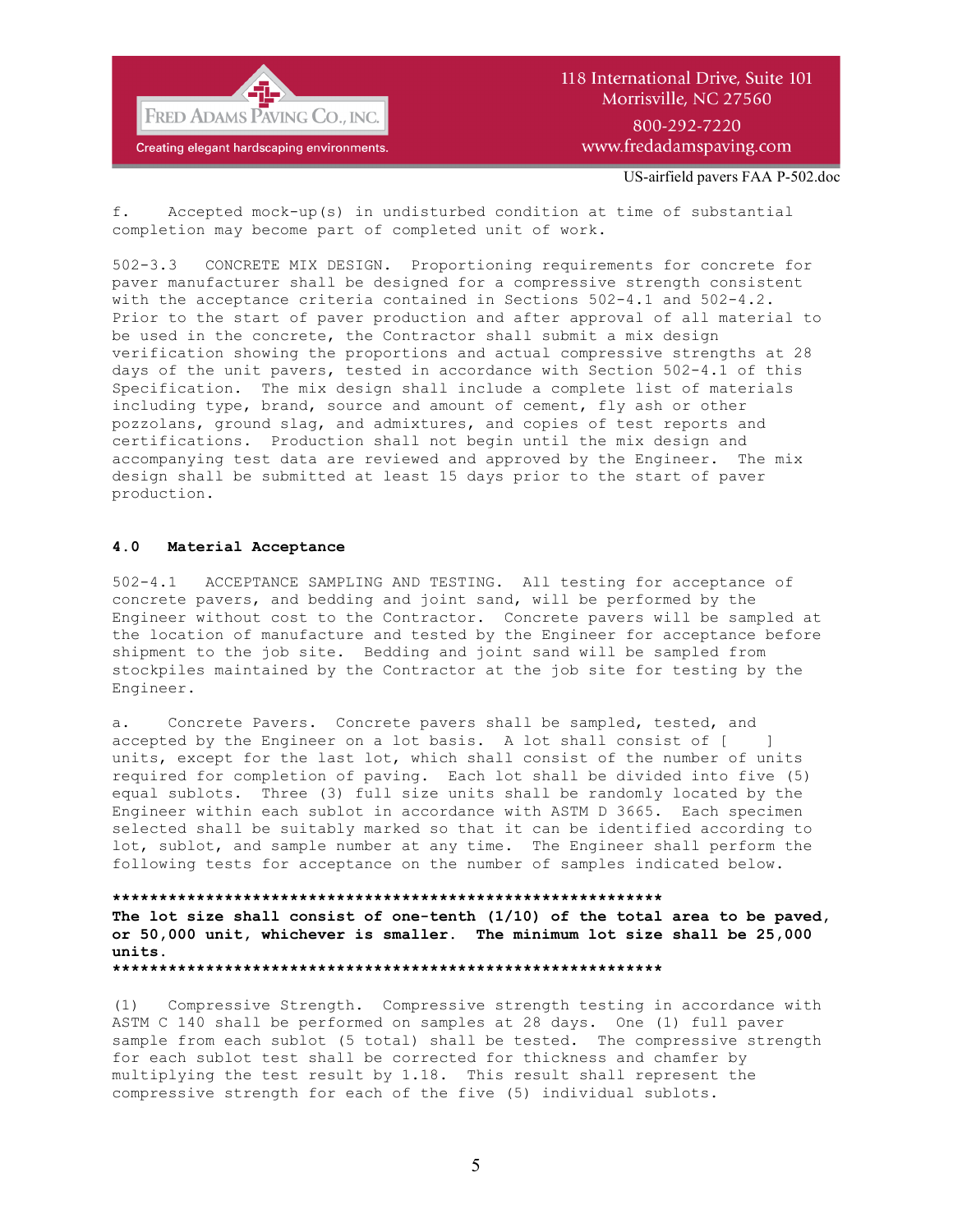

800-292-7220 www.fredadamspaving.com

US-airfield pavers FAA P-502.doc

(2) Absorption. Five (5) full units, randomly selected from the ten (10) remaining units from each sublot, will be tested by the Engineer for absorption in accordance with Section 6 of ASTM C 140.

(3) Dimensions. The dimensions of the remaining five (5) units will be measured by the Engineer in accordance with Section 5 of ASTM C 140.

(4) Abrasion Resistance. Three (3) units shall be sampled out of every 500,000 units produced and abrasion resistance shall be measured in accordance with ASTM C 418.

(5) Freeze-Thaw Durability. Three (3) units shall be sampled out of every 250,000 units produced and freeze-thaw durability shall be measured in accordance with CSA-A231.2-95 at fifty (50) freeze thaw cycles. Weight loss per square metre of surface area shall be reported at ten (10), twenty-five (25), and fifty (50) cycles.

#### **\*\*\*\*\*\*\*\*\*\*\*\*\*\*\*\*\*\*\*\*\*\*\*\*\*\*\*\*\*\*\*\*\*\*\*\*\*\*\*\*\*\*\*\*\*\*\*\*\*\*\*\*\*\*\*\*\*\*\***

**The requirements for freeze-thaw durability can be deleted where freezing conditions are mild or not anticipated. \*\*\*\*\*\*\*\*\*\*\*\*\*\*\*\*\*\*\*\*\*\*\*\*\*\*\*\*\*\*\*\*\*\*\*\*\*\*\*\*\*\*\*\*\*\*\*\*\*\*\*\*\*\*\*\*\*\*\***

b. Bedding Sand. Bedding sand shall be sampled, tested, and accepted by the Engineer on a lot basis. A lot shall consist of [ ] square feet (square metres) of sand placed for paving, except for the last lot, which shall consist of the number of square feet (metres) required for completion of paving. Each lot shall be subjected to the following tests for acceptance.

(1) Gradation. Each lot will be divided into two (2) equal sublots. One (1) sample shall be randomly located by the Engineer within the sublot in accordance with ASTM D 3665. The Engineer shall test each sample for grading in accordance with ASTM C 136 (Dry Sieve).

(2) Bedding Sand Degradation. One (1) 3 lbs. (1.4 kg) sample shall be randomly located within each lot in accordance with ASTM D 3665. The sample shall be dried for 24 hours at 240 to 250 degrees F (115 to 121 degrees C). Obtain three (3) sub-samples each weighing 0.5 lbs. (0.2 Kg) by passing the main sample several times through a riffle box. Carry out a sieve analysis test on each sub-sample according to ASTM C 136. Remix each sub-sample and place in a nominal quart/liter capacity porcelain jar with two (2) 1-inch (25 mm) diameter steel ball bearings weighing 75 +/- 5 grams each. Rotate each jar at 50 rpm for six (6) hours. Repeat the sieve analysis. Record the individual and average sieve analysis.

**\*\*\*\*\*\*\*\*\*\*\*\*\*\*\*\*\*\*\*\*\*\*\*\*\*\*\*\*\*\*\*\*\*\*\*\*\*\*\*\*\*\*\*\*\*\*\*\*\*\*\*\*\*\*\*\*\*\*\***

**The lot size for bedding sand shall consist of the lesser of 20,000 square feet (2,000 square meters) or one-tenth (1/10) of the total paved area. The minimum lot size shall be 10,000 square feet (1,000 square meters). \*\*\*\*\*\*\*\*\*\*\*\*\*\*\*\*\*\*\*\*\*\*\*\*\*\*\*\*\*\*\*\*\*\*\*\*\*\*\*\*\*\*\*\*\*\*\*\*\*\*\*\*\*\*\*\*\*\*\***

c. Joint Sand. Joint sand shall be accepted on the lot size specified in paragraph 502-4.1.b., except that only one (1) sample will be randomly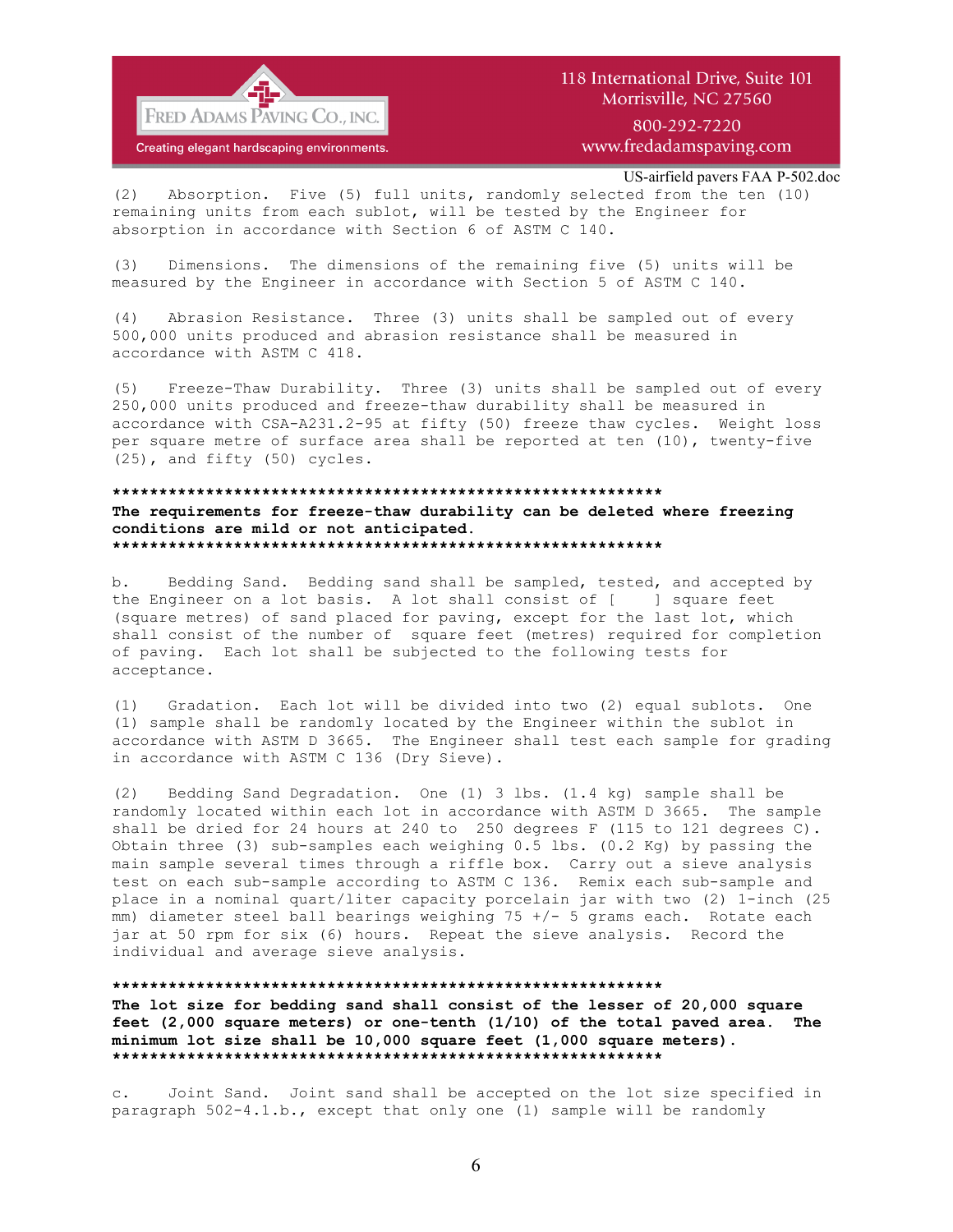

US-airfield pavers FAA P-502.doc

selected for each lot. The Engineer shall test the sample for grading in accordance with ASTM C 136 (Dry Sieve).

### 502-4.2 ACCEPTANCE CRITERIA.

a. Concrete Pavers. Concrete pavers shall be evaluated on a lot basis by the Engineer for compliance with the acceptance characteristics specified in paragraphs 502-4.2.a(1) through (6), below. All acceptance requirements must be fully met as described below for a lot of concrete pavers to be considered acceptable for incorporation into the work. Failure to meet any one or more of the acceptance requirements detailed below will result in rejection of the entire lot of concrete pavers.

(1) Compressive Strength. For acceptance, the average compressive strength of the five (5) pavers tested in accordance with Paragraph 502-4.1.a(1) shall be 8,000 psi (55 MPa) with no individual test less than 7,200 psi (50 MPa), after correction for thickness and chamfer as specified in paragraph 502- 4.1.a(1).

(2) Absorption. A lot shall be accepted based on absorption when the average absorption for the five (5) samples tested for each lot in accordance with paragraph 502-4.1.a(3) is less than or equal to 5 percent, with no individual unit having an absorption greater than 7 percent.

(3) Dimensional Tolerances. The dimensional tolerances of each of the five (5) pavers sampled for each lot in accordance with paragraph 502-4.1.a.(3) shall not vary by more than the following amounts:

| (a) Length:    |  | $+1/16$ inch $(1.6$ mm)        |  |
|----------------|--|--------------------------------|--|
| (b) Width:     |  | $+1/16$ inch $(1.6$ mm)        |  |
| (c) Thickness: |  | $+1/8$ inch $(3.2 \text{ mm})$ |  |

Each side of each paver within the sample shall be normal to the wearing surface and the opposite face. The sides shall be considered normal if the sides do not deviate by more than 1/16 inches (1.6 mm).

(4) Abrasion Resistance. Samples tested in accordance with paragraph 502- 4.1.a(4) shall not have a greater volume loss than 0.915 in.^3 per 7.75 in.^2, (15 cm^3 per 50 cm^3). The average thickness loss shall not exceed 0.118 in. (3 mm).

(5) Visual Requirements. All pavers shall be sound and free from defects that would interfere with the proper placing of the pavers or impair the strength or performance of the construction.

Defects which impair the structural or functional performance of the wearing surface of the paver shall be sufficient reason for rejection. The Engineer, at his sole discretion, may allow pavers with minor chipping to remain as part of the completed pavement.

(6) Freeze-Thaw Durability. The average weight loss of samples tested in accordance with paragraph  $502-4.1.a(6)$  shall not exceed 200 g/m^2 of surface area after twenty-five (25) cycles or 500 g/m^2 after fifty (50) cycles.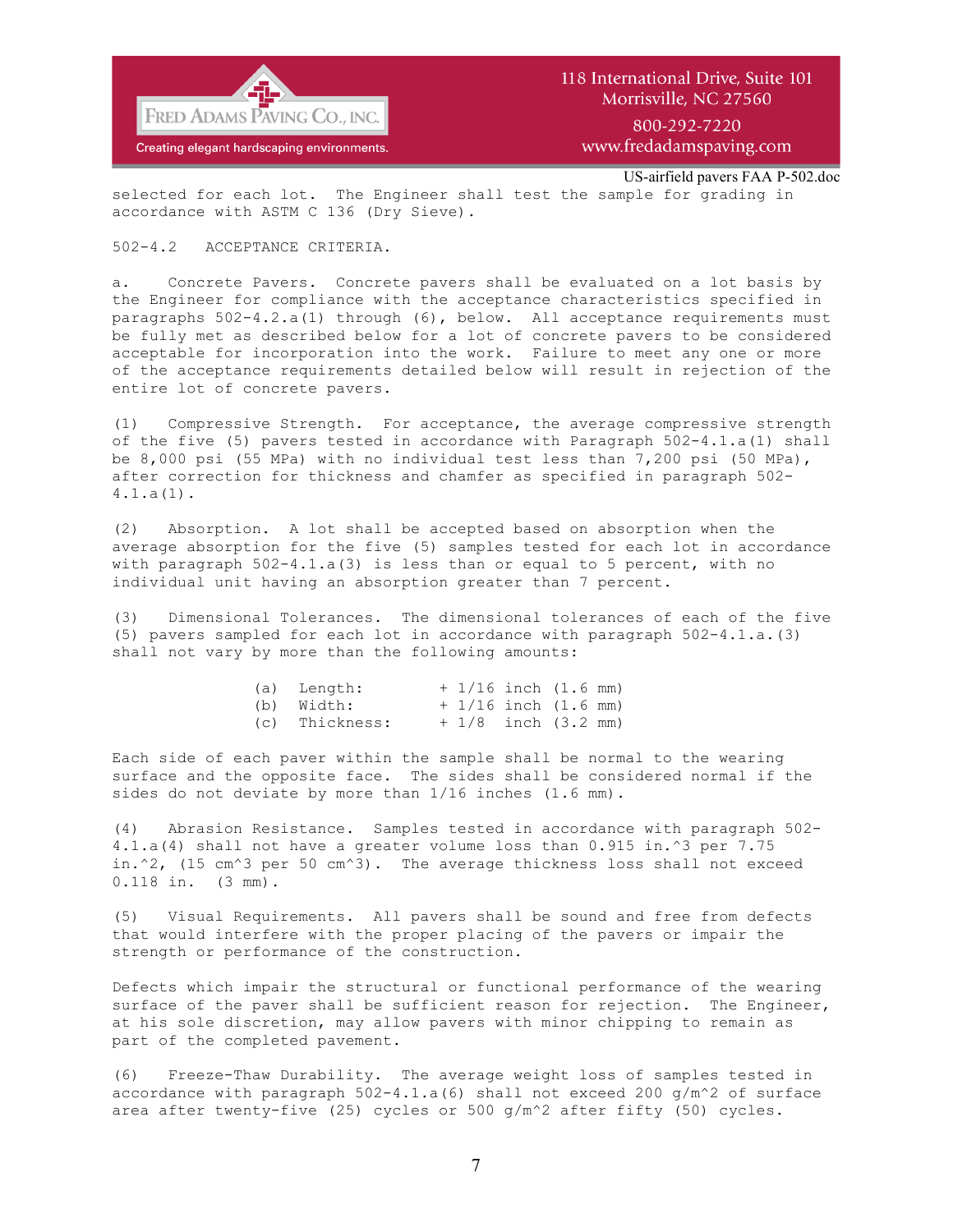

## 118 International Drive, Suite 101 Morrisville, NC 27560 800-292-7220 www.fredadamspaving.com

US-airfield pavers FAA P-502.doc

### **\*\*\*\*\*\*\*\*\*\*\*\*\*\*\*\*\*\*\*\*\*\*\*\*\*\*\*\*\*\*\*\*\*\*\*\*\*\*\*\*\*\*\*\*\*\*\*\*\*\*\*\*\*\*\*\*\*\*\* Freeze-thaw durability requirements may be deleted where freezing conditions are mild or not applicable. \*\*\*\*\*\*\*\*\*\*\*\*\*\*\*\*\*\*\*\*\*\*\*\*\*\*\*\*\*\*\*\*\*\*\*\*\*\*\*\*\*\*\*\*\*\*\*\*\*\*\*\*\*\*\*\*\*\*\***

b. Bedding Sand. Bedding sand shall be evaluated by the Engineer on a lot basis for compliance with the following characteristics:

(1) Gradation. The two (2) samples of bedding sand tested in accordance with paragraph 502-4.1.b shall be averaged for comparison to the grading requirements of Table 1. The Contractor shall take appropriate corrective action when the acceptance tests indicate that the grading requirements are not being met.

(2) Bedding Sand Degradation. For each sample tested in accordance with paragraph  $502-4.1.b(2)$ , the maximum increase in the percentages passing each sieve and the maximum individual percent passing shall be:

|  | Sieve Size         |  | Max. Increase | Max. Passing |
|--|--------------------|--|---------------|--------------|
|  | No. 200 (0.075 mm) |  | $2\,$         | 2.8          |
|  | No. 100 (0.150 mm) |  | 5%            | 1.5%         |
|  | No. 50 (0.300 mm)  |  | .5%           | 35%          |

c. Joint Sand. Joint sand sampled and tested in accordance with paragraph 502-4.1.c shall be evaluated for compliance to the requirements of Section 502-2.3.

d. Sealer. The sealer shall meet the requirements of Section 502-2.5.

e. Compliance. Where any of the individual acceptance tests for concrete pavers and/or sand fail to meet the requirements specified above, the lot shall be rejected because of non-compliance subject to the following:

(1) Removal of Defective Materials. The Contractor may elect to inspect the lot, remove any items he/she considers to be defective and submit the remainder for re-sampling and re-testing by the Engineer in accordance with Sections 502-4.1 and 502-4.2 of this Specification. The costs for resampling and retesting shall be borne by the Contractor. Should these further test results fail to meet the requirements, the entire lot shall be rejected. Where defective materials have been discarded from the lot, the lot shall be considered a new lot and the initial test results shall not be used in the Engineer's evaluation for compliance.

### 5.0 Delivery, Storage, and Handling

502-5.1 Deliver concrete pavers to project site in steel-banded, plasticbanded, or plastic wrapped cubes capable of transfer by forklift or clamp lift. Unload pavers at project site without damage to pavers or existing construction.

502-5.2 Protect unit pavers from damage during delivery, storage and construction.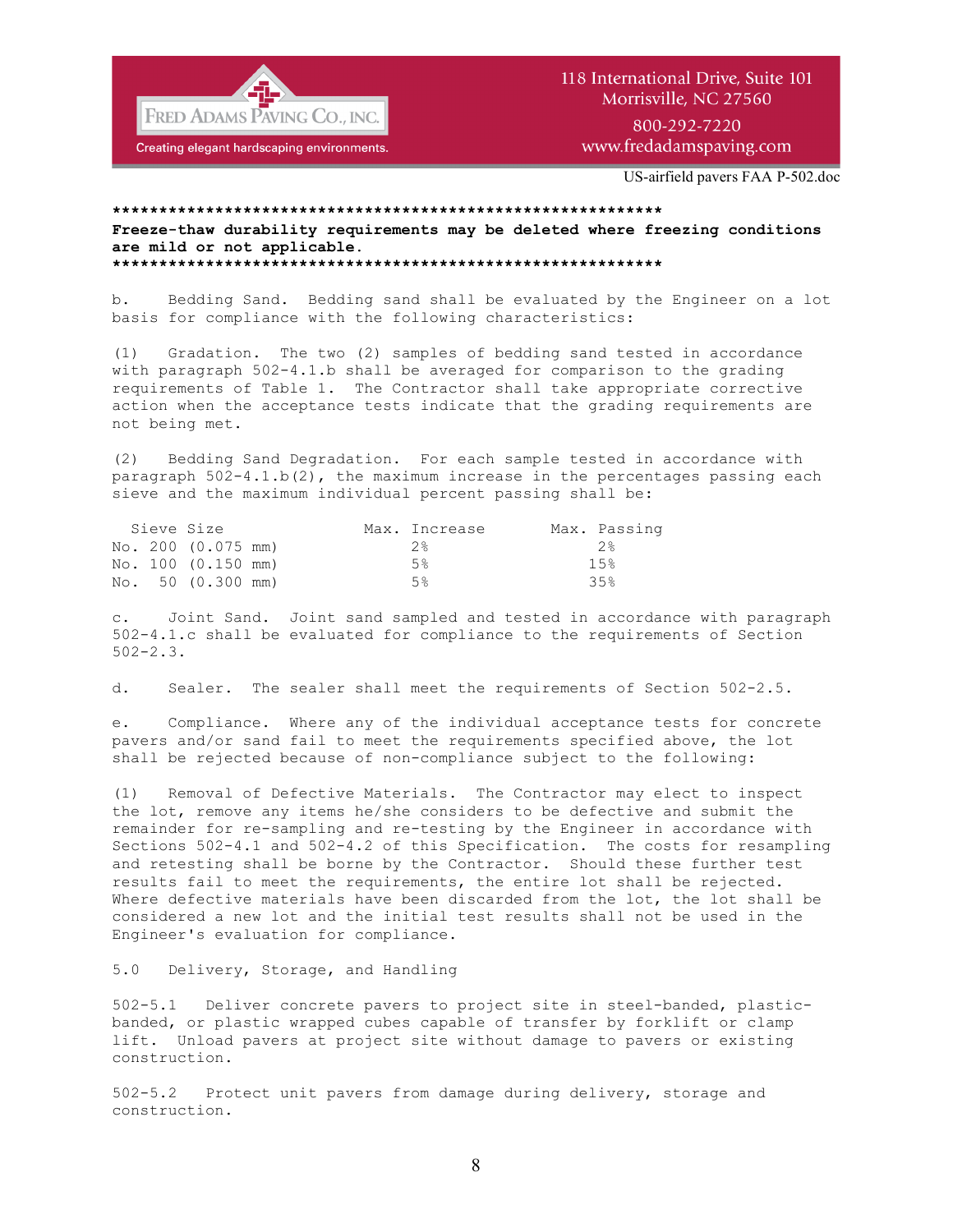

US-airfield pavers FAA P-502.doc

502-5.3 Sand shall be covered with waterproof coverage to prevent exposure to rainfall or removal by wind. Covering shall be secured in place.

### **6.0 Installation**

502-6.1 PREPARATION.

a. Edge Restraints. Edge restraints shall be installed in the manner and in the locations shown on the Plans and in accordance with Section 502-2.4. The location of the edge restraints can be adjusted within  $+/- 2$  inches (5 cm) of the Plan locations to minimize cutting of concrete pavers.

### **\*\*\*\*\*\*\*\*\*\*\*\*\*\*\*\*\*\*\*\*\*\*\*\*\*\*\*\*\*\*\*\*\*\*\*\*\*\*\*\*\*\*\*\*\*\*\*\*\*\*\*\*\*\*\*\*\*\*\* For inlays or new construction where pavers will abut hot mix asphalt**

**surfaces, the following additional requirements are recommended.**

**Edge restraints shall be constructed in the following sequence:**

**(1) Construct P-401 courses to the bottom of the bedding sand layer, maintaining close control of grades and surface smoothness;**

**(2) Construct final lifts of P-401 outside the areas designated for concrete pavers, and approximately 1 foot to 2 feet (30 cm to 60 cm) inside the concrete paver areas, maintaining close control of grades and surface smoothness. Sheets of "waxed" paper or other suitable bond breaking material may be used at the edge of the hot mix asphalt to facilitate cutting back the asphalt to its final location.**

**(3) Saw-cut the P-401 material to neat, straight lines at the locations shown on the Plans, adjusting the saw-cut +/- 2 inches (5 cm) to facilitate concrete paver installation.**

**(4) Remove the asphalt in a manner approved by the Engineer to the saw-cut lines.**

**(5) Install the steel angle edge restraint by spiking and install geotextile fabric strips along the length of the angle as shown on the Plans.**

**(6) After concrete paver installation, as described below, apply P-605 joint sealing filler at the hot mix asphalt/concrete paver interface as shown on the Plans.**

**\*\*\*\*\*\*\*\*\*\*\*\*\*\*\*\*\*\*\*\*\*\*\*\*\*\*\*\*\*\*\*\*\*\*\*\*\*\*\*\*\*\*\*\*\*\*\*\*\*\*\*\*\*\*\*\*\*\*\***

b. Base. The base course for the pavers shall be accepted by the Engineer before the start of paver installation. The base shall be cleared of all loose or foreign material. When indicated on the Plans, a geotextile fabric shall be installed prior to the installation of bedding sand.

c. Lines and Grades. Lines and grades shown on the Plans shall be established and maintained by the Contractor during the installation of the pavers. Allowance for sand surcharge levels should be made at this time.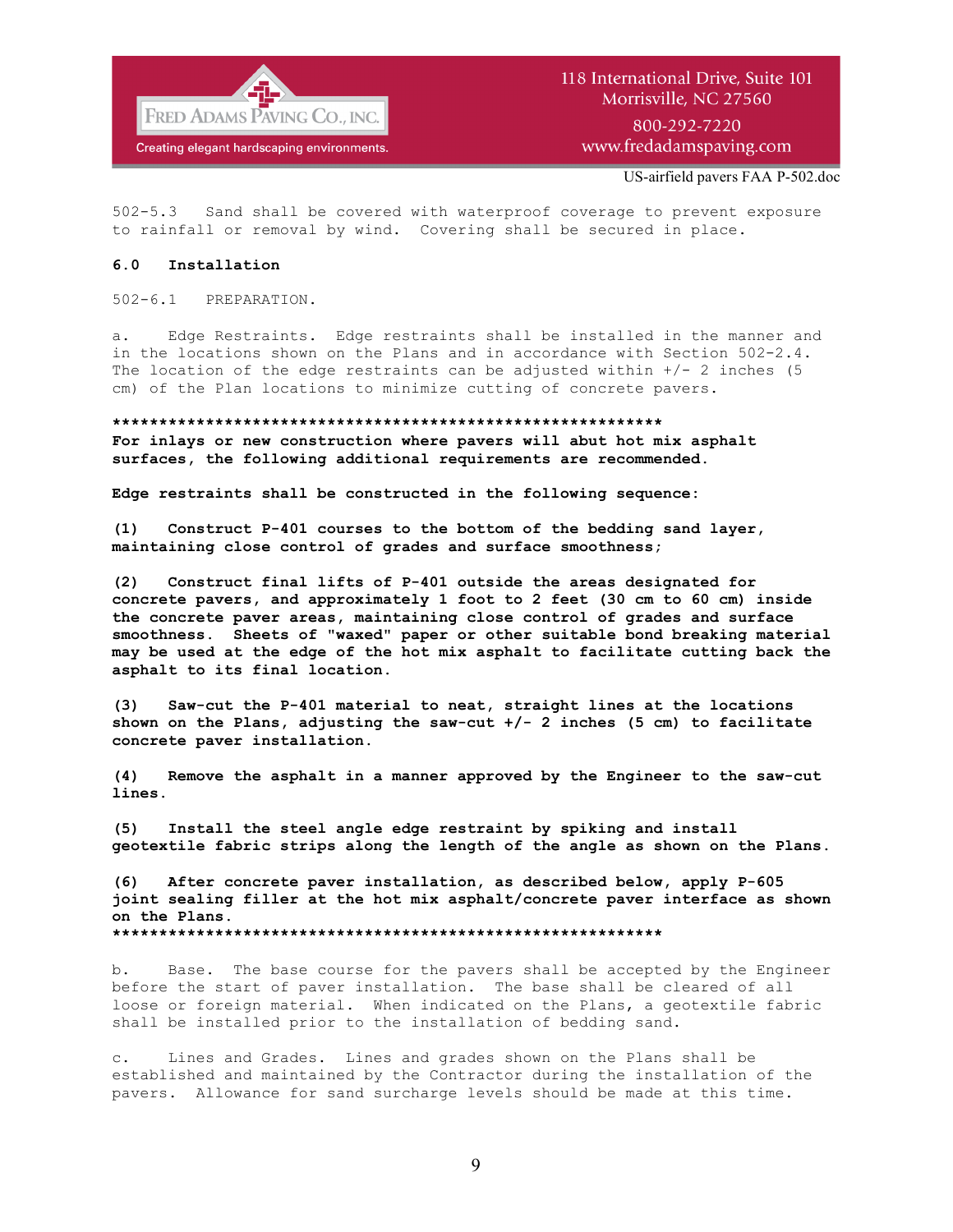

800-292-7220 www.fredadamspaving.com

US-airfield pavers FAA P-502.doc

d. Drainage. Adequate drainage shall be provided during construction by means of temporary drains, ditches, etc. to prevent the build-up of standing water.

502-6.2 BEDDING SAND INSTALLATION.

a. Bedding sand shall comply with Section 502-2.2 and paragraph 502-4.2.b. of this Specification.

b. The finished surface of the base to receive the bedding sand shall be uniform and even, and meet all smoothness and grade requirements of the base course.

c. Bedding sand shall be spread to a uniform, even thickness, such that, after compaction, it forms a uniform layer, nominally 1-1/4 inches to a maximum of  $1-1/2$  inches (3 cm to 4 cm), or as shown on the Plans. The Contractor shall allow for surcharge and compaction when establishing the loose thickness of bedding sand.

d. The test strip required by Section 502-3.2 shall be used to determine the true amount of surcharge required to obtain the correct levels.

e. The moisture content of the bedding sand shall remain relatively constant and within 2 percent of optimum moisture. The course shall not be subjected to any trafficking, either by mechanical equipment or pedestrian use.

f. The Contractor shall take all reasonable precautions to prevent the bedding sand from blowing to areas of the Terminal Apron or Taxiways that are open to aircraft operation. If in the opinion of the Engineer, the Contractor's controls are not adequate, the Engineer shall limit the amount of sand that can be spread at any time.

g. Spreading of the laying course sand shall stop when the Engineer considers the weather conditions to be unsuitable. If inclement weather causes deterioration of the laying course sand it shall be lifted and stored to one side to drain prior to reuse.

502-6.3 INSTALLATION OF UNIT PAVERS.

a. Do not use concrete pavers with chips, cracks, voids, or other defects which may impair functional or structural performance.

b. Use full units without cutting where possible.

c. Ensure that pavers are free of foreign materials before installation.

d. Concrete pavers shall be installed using the herringbone laying pattern shown on the Plans, matching the joint pattern of the field-constructed mock $up(s)$ .

e. Set concrete pavers with a consistent minimum joint width of 1/16-inch (1.5 mm) and a maximum of 1/8-inch (3 mm), being careful not to disturb the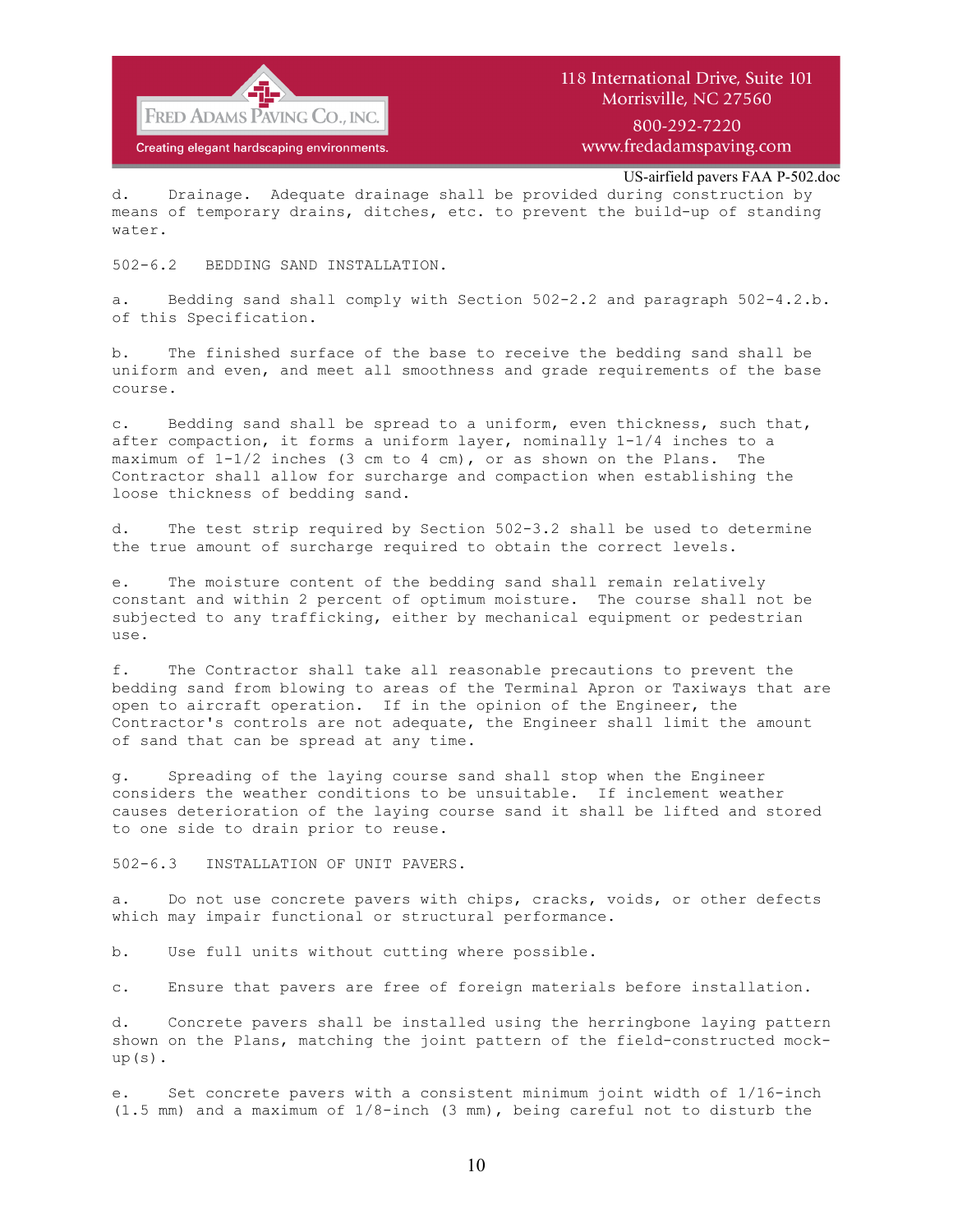

800-292-7220 www.fredadamspaving.com

US-airfield pavers FAA P-502.doc

bedding sand. Ninety-five (95%) percent of the joints shall be 3/32-inch (2 mm) or less in width. Place pavers hand tight against spacer bars. Using string lines to keep straight joint lines.

f. The pavers shall be laid away from the existing laying face or edge restraint in such a manner as to ensure squareness of pattern.

g. Cut unit pavers with motor-driven masonry saw to provide clean, sharp, unchipped edges. Cut vertical faces on units to provide pattern indicated and to fit adjoining work neatly. Hammer cutting or mechanically split pavers are not acceptable. No cut segments shall be smaller than one-third (1/3) of a unit.

h. Lay full pavers first. Lay string courses along all edge restraints and around all concrete collars and similar construction in accordance with the details shown on the Plans.

i. If in the opinion of the Engineer weather conditions are such that the performance of the pavement may be affected, laying operations shall be discontinued and all laid pavers shall be lined and compacted prior to suspension of the works. On recommencement of laying pavers, at least two (2) edge courses of existing pavers shall be lifted and the sand rescreeded before pavers are laid.

502-6.4 COMPACTION.

a. Initial Compaction. After the pavers have been laid on the bedding sand, and after all cut pavers have been inserted to provide a full and complete surface, and pattern lines have been straightened, vibrate concrete pavers into bedding with a low amplitude plate vibrator capable of at least 5,000 lbs. (22 KN) compaction force and at least 75 hertz. The effective compactive force from the plate should not be less than 11 pounds per square inch (75 KN per square metre).

Vibrate after edge pavers are installed, and there is a completed, restrained surface; or before surface is exposed to rain.

Before ending each day's work, vibrate installed concrete pavers within 3 feet (1 m) of the laying face and cover with sand.

b. Joint Sand Installation and Compaction. Immediately after vibration of the pavers to finished level, dry jointing sand shall be brushed over the surface course and the pavement shall be re-compacted until all joints are completely filled with sand. A minimum of two (2) passes shall be made, in addition to initial compaction, parallel and perpendicular to the joint pattern during joint sand installation. Additional sand shall be added until joints are filled. Care shall be taken to ensure that the joints are filled and sand shall be constantly brushed over the surface and the pavement recompacted as necessary.

c. Final Compaction of Units. On completion of the initial vibration and joint filling with sand, the entire area shall be compacted with an 8 to 10 ton pneumatic rubber-tired roller having a tire pressure of 90 pounds/square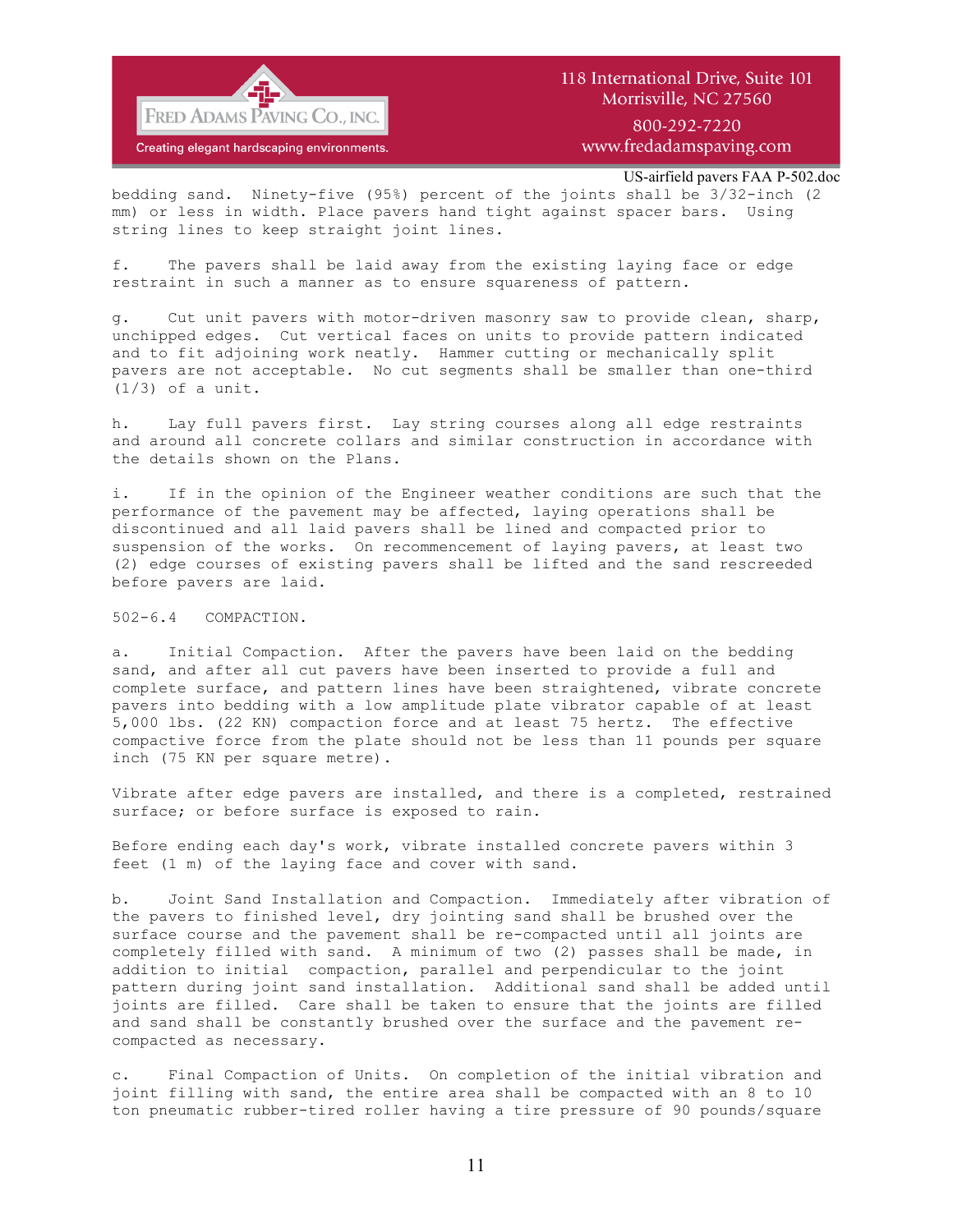

www.fredadamspaving.com

US-airfield pavers FAA P-502.doc

inch (620 KPa/sq. m.). Replace any cracked pavers with whole units and roll pavers again.

### 502-6.5 SURFACE TESTS.

a. Smoothness. After completion of final compaction, the finished surface shall not vary more than 1/4-inch (6.35 mm) when tested with a 12-foot (3.6 m) straightedge in any direction.

b. Grade. After completion of final compaction, the finished surface shall deviate no more than  $1/2$ -inch (12.7 mm) from the gradeline, elevations, and cross-sections shown on the Contract Drawings. The top of the pavers shall extend approximately 1/8-inch (3 mm) higher than surrounding appurtenances and asphalt pavement.

502-6.6 SEALER APPLICATION.

a. After final compaction, remove all excess sand and debris. Ensure that there is not sand in the chamfers. Apply the sealer as soon as practical after final compaction, strictly following the sealer manufacturer's requirements regarding application methods, equipment, and rate.

b. Traffic shall not be permitted on the pavement until the sealer has cured.

502-6.7 JOINT SEALING FILLER. The joints at the interface between pavers and adjacent pavement and edge restraint shall be sealed with material conforming to Item P-605 of the Technical Specifications, as shown on the Plans, or as directed by the Engineer. No separate payment will be made for this item which shall be considered incidental to the cost of providing and installing edge restraints.

502-6.8 WEATHER LIMITATIONS. Bedding sand, pavers, and joint sand shall not be installed during periods of heavy rain or when temperatures are below 32 degrees F (0 C).

### **7.0 Contractor Quality Control**

502-7.1 GENERAL. The Contractor shall provide and maintain a quality control system that will provide methods and procedures to assure that all materials and completed construction submitted for acceptance conform to contract requirements whether manufactured or processed by the Contractor, or procured from Subcontractors or vendors. Although guidelines are established and certain requirements are specified herein, the Contractor shall assume full responsibility for accomplishing the stated purpose.

The Contractor shall provide and maintain a Quality Control Plan, hereinafter referred to as Plan, along with all the personnel, equipment, supplies and facilities necessary to obtain samples, perform and document tests, and otherwise ensure the quality of the product.

The Plan shall be submitted to the Engineer at least 15 days prior to the start of paving. The Contractor shall be prepared to discuss and present,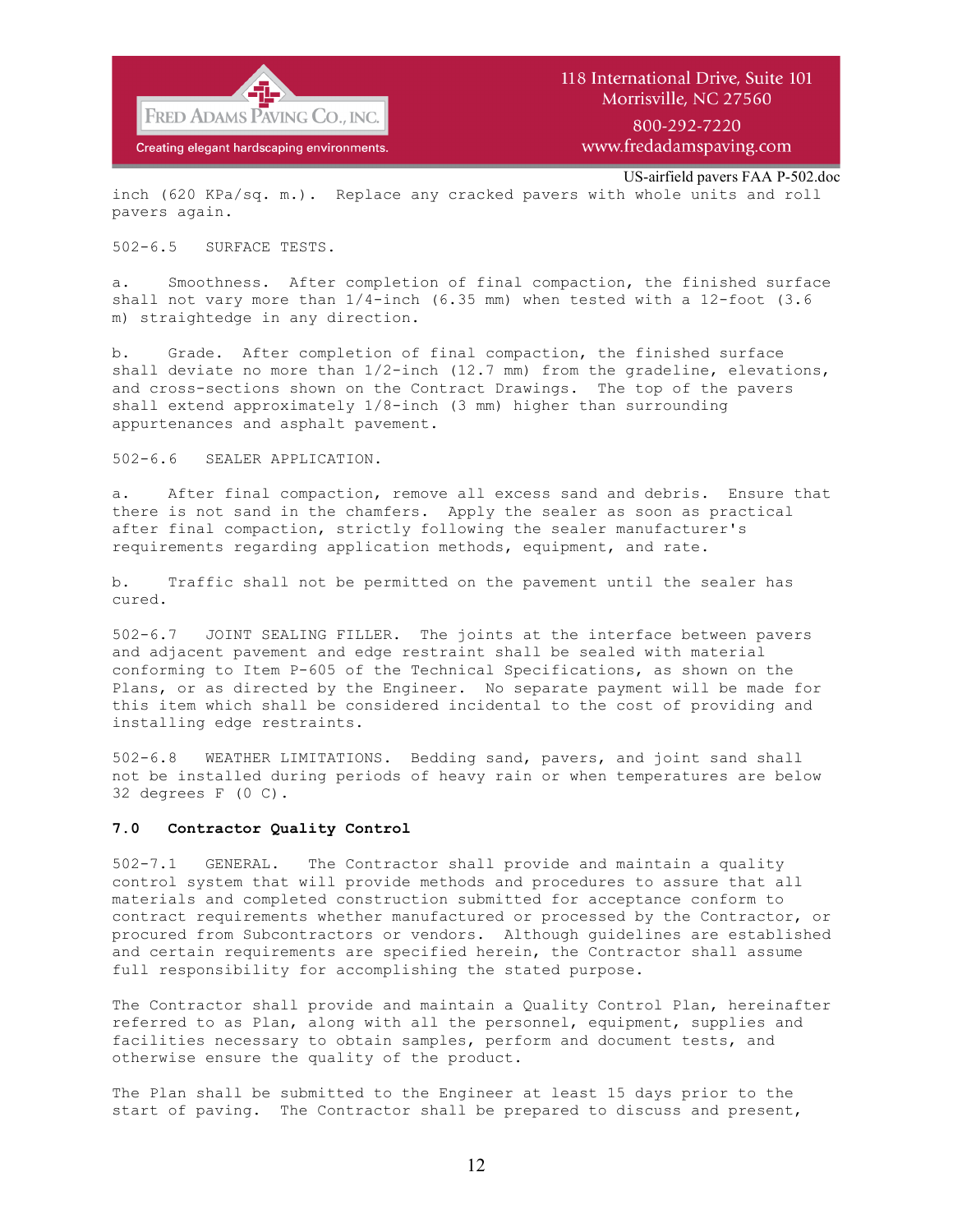

800-292-7220 www.fredadamspaving.com

US-airfield pavers FAA P-502.doc

before the start of paving, his understanding of the quality control responsibilities for specific items as included in these Specifications.

The Contractor shall perform process control sampling, testing, and inspection during all phases of the work at a rate sufficient to ensure that the work conforms to the Contract requirements.

502-7.2 QUALITY CONTROL PLAN. The Plan may be operated wholly or in part by the Contractor or supplier, or by an independent organization; however, the Plan's administration, including compliance with the Plan and its modification, shall remain the responsibility of the Contractor.

a. Plan Contents. The Plan shall include as a minimum:

(1) Quality Control organization chart.

(2) Names and qualifications of personnel.

(3) Area of responsibility and authority of each individual.

(4) A listing of any outside organizations such as testing laboratories that will be employed by the Contractor and a description of the services they will provide; or indicate if tests will be performed by Contractor personnel.

(5) Preparation and maintenance of a Testing Plan which shall contain a listing of all tests to be performed by the Contractor and the frequency of testing.

(6) Procedures for ensuring that tests are taken in accordance with the Testing Plan, that they are documented, and that proper corrective actions are taken when necessary. The testing procedures shall be prescribed by clear and complete instructions and shall assure quality control testing of materials as required by the Specifications, or as necessary to maintain the specified quality.

b. Plan Elements. The Plan shall address all elements which affect the quality of the concrete pavers, including but not necessarily limited to the following:

- (1) Mix Design for Paver Production
- (2) Quality of Cementitious Materials and Admixtures
- (3) Proportioning
- (4) Control of Water-Cement Ratio
- (5) Required Strength
- (6) Placement of Bedding Sand
- (7) Moisture Content and Absorption of Bedding Sand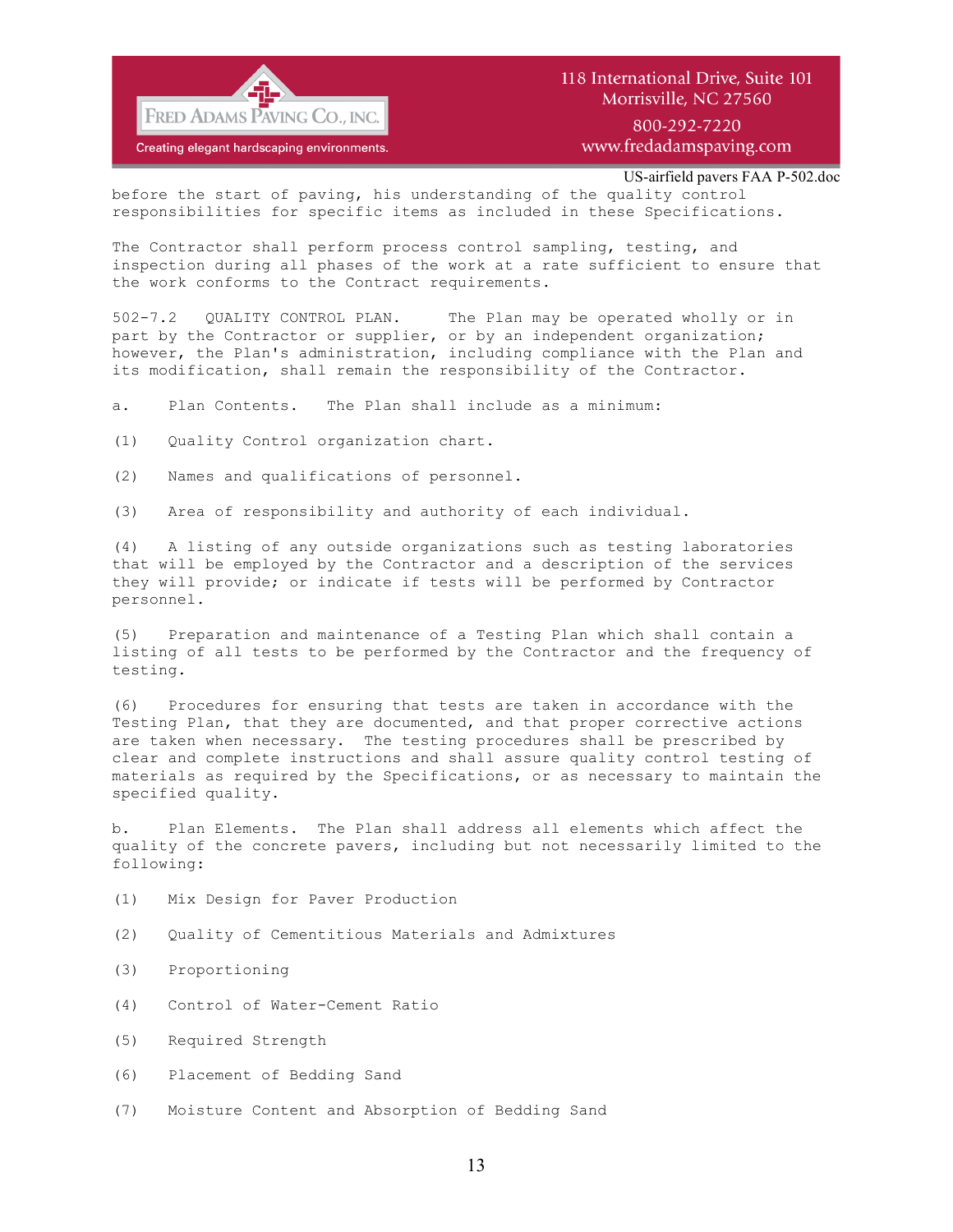

## 118 International Drive, Suite 101 Morrisville, NC 27560 800-292-7220 www.fredadamspaving.com

US-airfield pavers FAA P-502.doc

(8) Thickness, Smoothness, and Grade Control

c. Plan Administration. The Plan shall address management and coordination of activities of the personnel assigned to this function and shall incorporate the use of the following types of personnel.

(1) Plan Administrator. The individual administering the Plan must be a full time employee of the Contractor or Paver Installer or a consultant employed by the Contractor or Paver Installer. In either case, the individual employed shall have full authority to institute any and all actions necessary for the successful operation of the Plan.

(2) Plant Control Technician (PCT). This person shall utilize laboratory test results and other quality control practices to ensure the quality of aggregates, cementitious materials, admixtures, and other mix components and adjust and control mix proportioning to meet the mix design(s) for paver production. The Plan shall detail the frequency of each type of test, when and how corrective actions are to be taken, and the means of documentation.

The PCT shall be responsible for periodically inspecting all equipment utilized in proportioning and mixing to ensure its proper operating condition and to ensure that proportioning and mixing is in conformance with the mix design and other Specification requirements. The Plan shall set forth how these duties and responsibilities will be accomplished and documented. The PCT may be an employee of the paver manufacturer.

(3) Field Control Technician (FCT). This person shall be responsible for periodically inspecting all equipment and processes utilized in placing to ensure that placing of pavers and bedding and joint sand is in conformance with the Specifications. The Plan shall set forth how these duties and responsibilities will be accomplished and documented.

The Field Control Technician, who can be the Installer's on-site superintendent, shall also be responsible for the following:

(a) Examine surfaces indicated to receive unit pavers for compliance with required installation tolerances. Verify that all surfaces to receive pavers are in proper condition, and that no conditions exist which may adversely affect progress or quality of work.

(b) Verify that base is dry and ready to support bedding material, pavers, and imposed loads.

(c) Verify base gradients and elevations.

(d) Verify location, type, installation, and elevations of adjacent edge restraints, drainage inlets, grounding lugs, and other appurtenances in the pavement.

(e) Provide adequate drainage during the entire construction phase by means of temporary drains, ditches, or other means to prevent the build-up of standing water.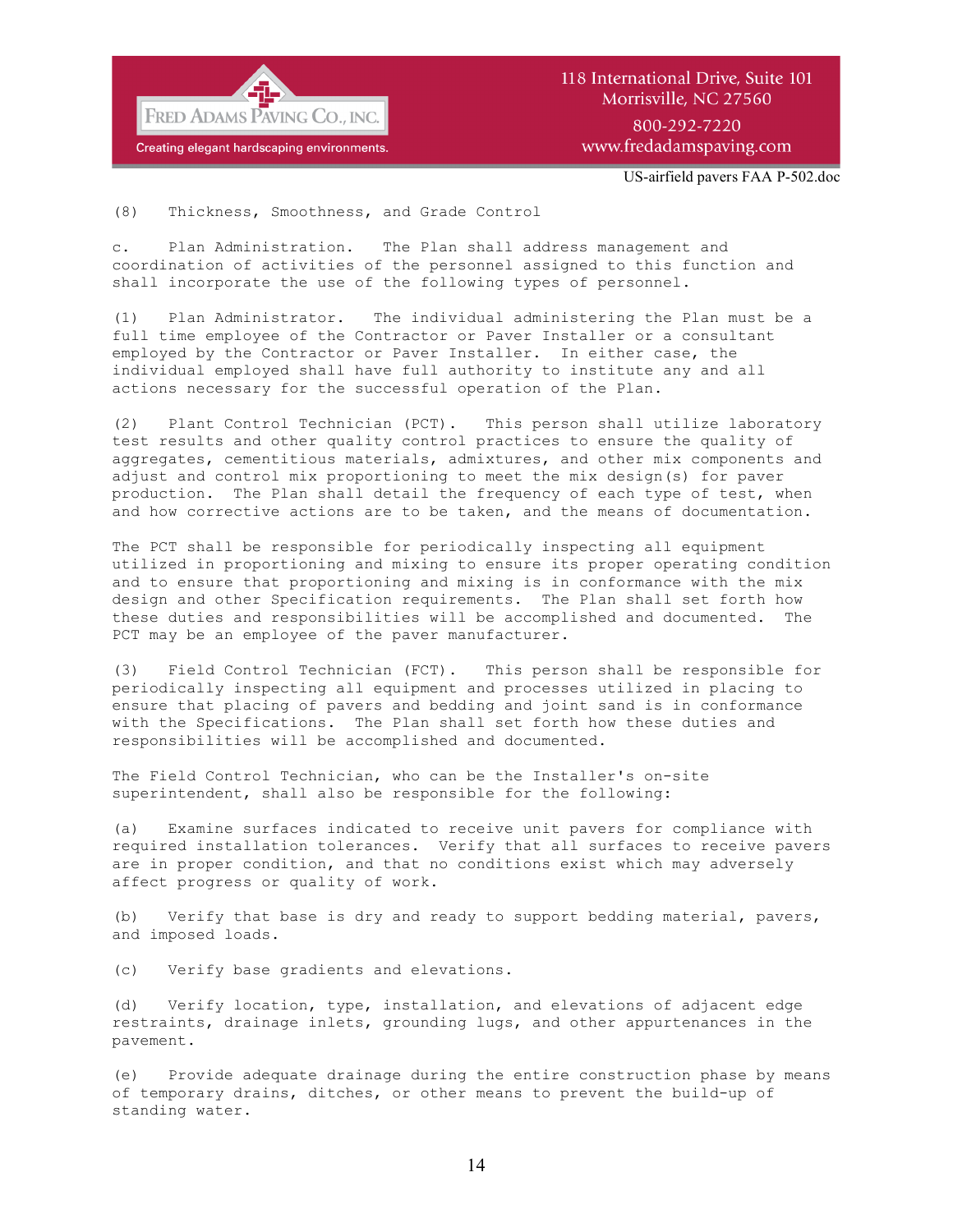

US-airfield pavers FAA P-502.doc

502-7.3 QUALITY CONTROL TESTING. The Contractor shall perform any quality control tests necessary to control the production and construction processes applicable to these Specifications and as set forth in the approved Quality Control Plan.

a. Paver Production. The testing program for paver manufacture shall include, but not necessarily be limited to tests for control of:

- (1) Batch proportioning
- (2) Aggregate gradation (evidence from quarry tickets will be acceptable).
- (3) Aggregate moisture content
- (4) Water-cement ratio
- (5) Density measurements

A minimum of two (2) tests for each shall be made for each production day. For automated plants with recordation, the Contractor can submit printed tickets, in lieu of daily testing, provided evidence of recent plant calibration is submitted to the Engineer for approval prior to the start of production.

b. Bedding and Joint Sand. The Contractor shall control the gradation and moisture content of the bedding and joint sand used for installation. In addition, the Contractor shall determine the optimum moisture content for the bedding sand in accordance with ASTM D 1557 and control the moisture content during construction to -2 percent and +3 percent of the optimum moisture content. A minimum of one (1) moisture content test shall be performed for each lot, as defined in accordance with paragraph 502-4.1.b. Moisture content testing shall be in accordance with ASTM C 566.

### **8.0 Method of Measurement**

502-8.1 The quantity of each element of work, installed and accepted, comprising this item, shall be in accordance with the following measurements:

a. Concrete Pavers and Joint Sand. Per square foot (sf) [square metre (sm)], measured in-place, completed and accepted.

b. Bedding Sand. Per ton, measured on approved truck scales, completed and accepted.

c. Edge Restraint. Per linear foot (lf) [linear metre (lm)], measured inplace, completed and accepted.

d. Sealer. Per square foot (sf) [square metre (sm)], completed and accepted.

### **9.0 Basis of Payment**